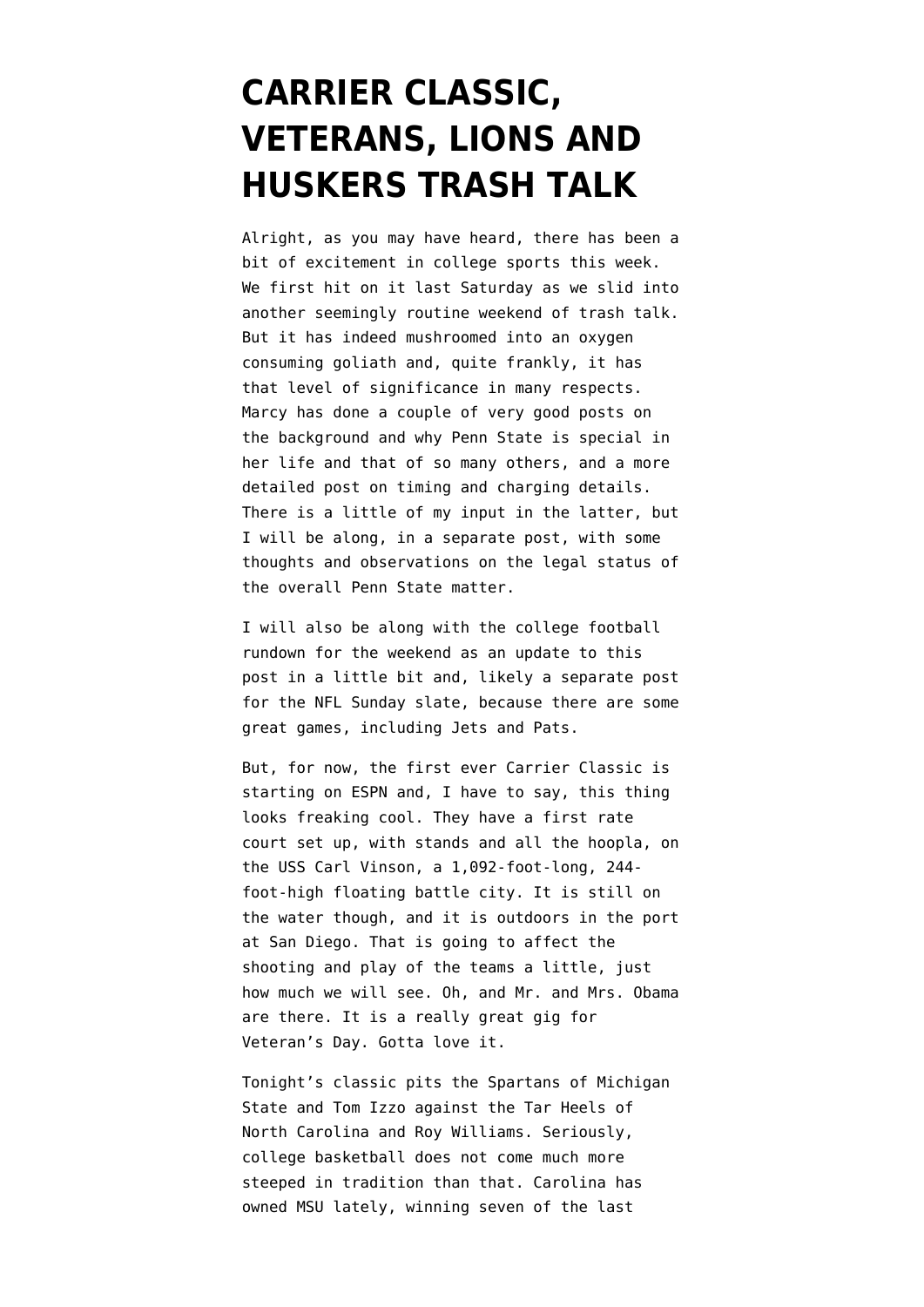eight and the Heels are pretty much a consensus preseason number one in the land. Hard to pick against them. But never count out any team coached by Tom Izzo, even though the Spartans are looking at a rare rebuilding year. Magic Johnson, Mr. Sparty himself is in the house as is the Tar Heels' Big Game James Worthy. Guess Michael Jordan is too busy trying to screw current players now that he is ownership in the NBA.

Anchors Aweigh mateys! See you in comments and will add in college football later tonight, but feel free to trash on any, and all, subjects you can think of. Drink sailors!

Saturday's College Football: Okay, the Carrier Classic was pretty cool and the shots looking out over the court and off into the ocean sunset were simply stunningly beautiful. But we are on to football. The Gulf coast Pirate's Houston Cougars have already done their work and moved to a remarkable 10-0 after rolling up 73 points on woeful Tulane; the Cougs need to be rewarded with a substantial bowl game. Similarly Virginia Tech has already dispatched the Rammblin Wreck of Georgia Tech and looks good for the ACC championship game.

The most important game today is not the Penn State game against Nebraska; no, the most important game is the Oregon Quackers at the Home of the Tree, Stanford. Stanford is number 4 in the BCS and Oregon number 7; the implications are simply huge for both the national championship picture as well as the North division berth in the Pac-12 championship. Both teams have good defenses and fast, wide-open offenses. Both have extremely good ground games (nobody notices this about Stanford, but they really do). Everybody knows about the Duck's LaMichael James, but Sethfan Taylor is a killer too. There are going to be a LOT of points scored here, but Stanford is at home in Palo Alto and I will take Andrew Luck over Darron Thomas; a hard fought win for the Tree is the prediction.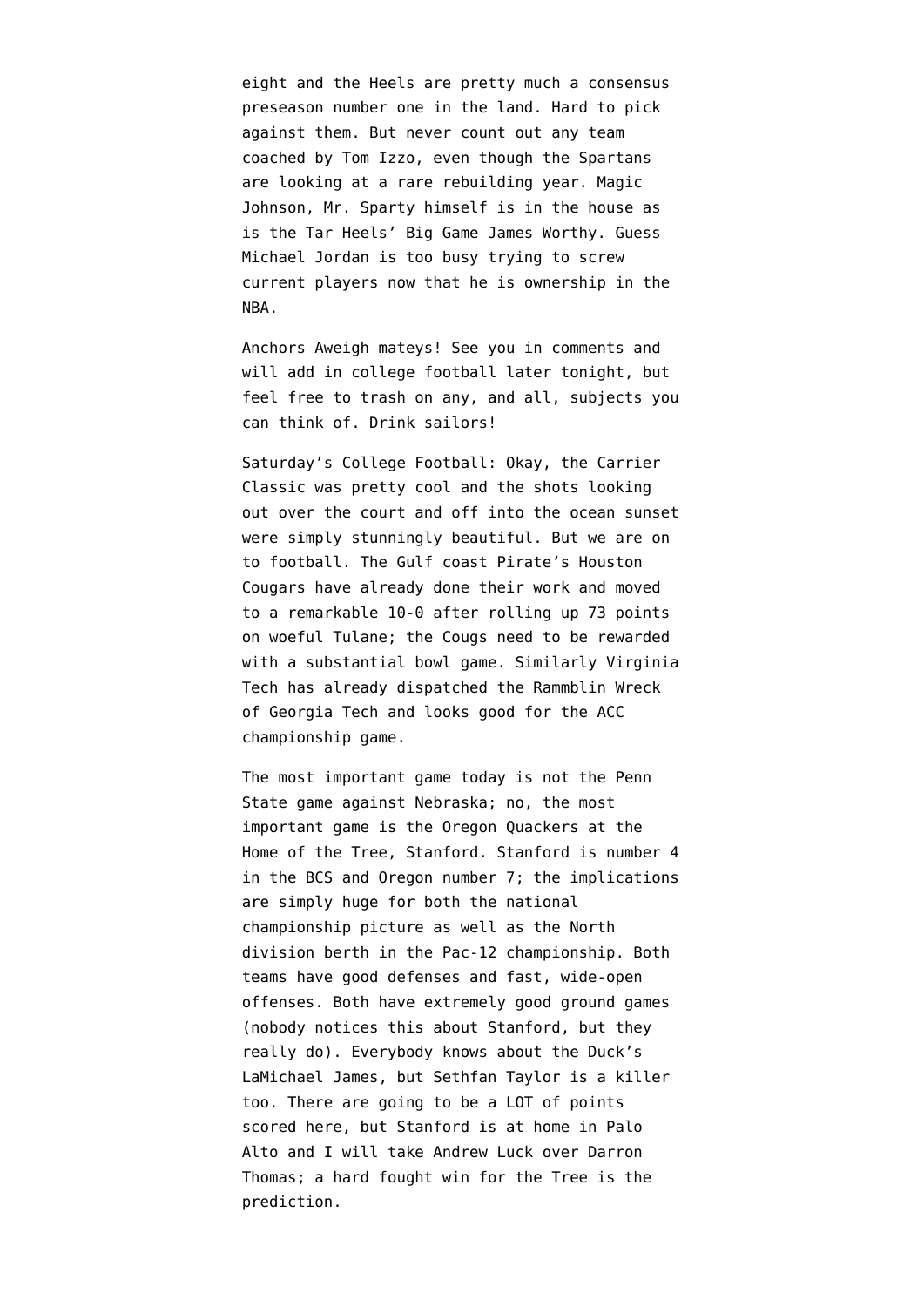TCU and Boise State is always a good game, but TCU is not the team it has been the last few years, the Broncos should roll again. Auburn versus Georgia will be a great SEC game; I'll take Georgia this year. Oklahoma State is in Lubbock. Texas Tech has had an up and down year; here's hoping they get it together for an upset of OSU. Florida at South Carolina will also be a pretty good game. I would have taken the Gamecocks easy before Marcus Lattimore went out for the year, but now it is a tossup.

That leaves the game that will, for mostly all the wrong reasons, hold the nation's attention today, Nebraska at Penn State. Obviously there is a situation going down in Happy Valley. It is not so happy these days. Comments discussion in Trash Talk is always wide open, but I am not going to go into substantive analysis of the facts and legal analysis here in this main post body. There are already three substantive posts where we have done that ([here](http://www.emptywheel.net/2011/11/10/on-joepa/), [here](http://www.emptywheel.net/2011/11/11/penn-states-evil-game-of-telephone/) and [here](http://www.emptywheel.net/2011/11/11/how-did-investigators-find-the-victims/)) and I will likely be along with something more later today or tomorrow.

But the game itself is very notable as the Nittany Lions are 8-1 and undefeated in Big-10.2 play. Their last three games of the year are, however, starting today, Nebraska, Ohio State and Wisconsinl the last two on the road. Both have pretty solid defenses and spotty offenses. Despite being without Paterno and the assistant coach who was effectively offensive coordinator, Mike Mcqueary (who claims to be [in protective](http://www.tmz.com/2011/11/11/mike-mcqueary-protective-custody-double-fisting/#.Tr6L1GC0z-k) [custody and double fisted drinking](http://www.tmz.com/2011/11/11/mike-mcqueary-protective-custody-double-fisting/#.Tr6L1GC0z-k)), my guess is the team is way more focused and motivated under interim coach Tom Bradley. Bradley has been there a long time and can run the team just fine, in fact he was already doing a lot of that when Paterno was still there. McQueary may actually be more of a loss during the game. But it is Senior day and the last home game these players will play at Penn State. If Penn State quarterback Matt McGloin, who was very close to Paterno, can put together a decent game, then I think the Nittany Lions surprise a whole lot of people and pull off the win. Say what you will